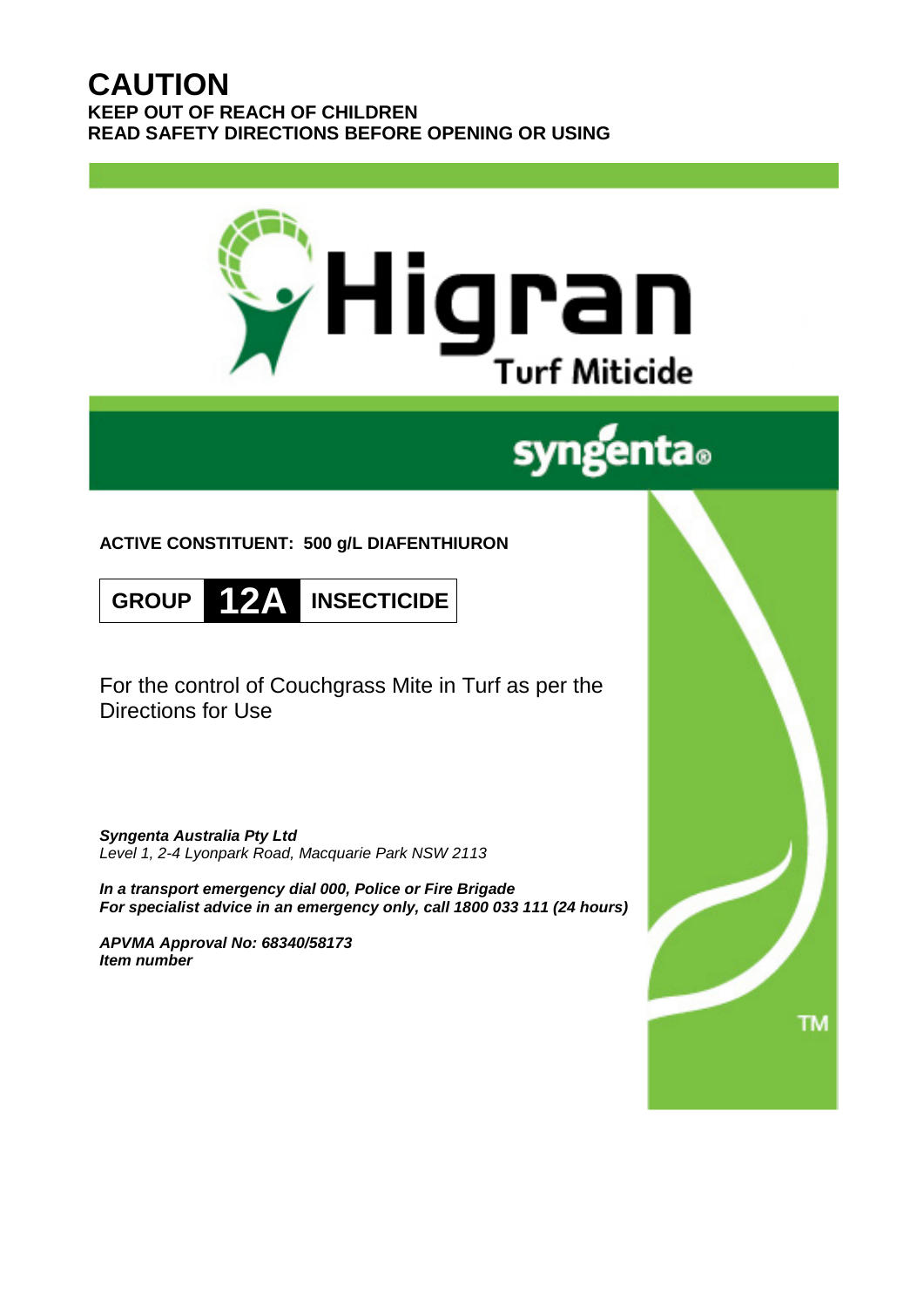# **DIRECTIONS FOR USE**

# **Restraints**

DO NOT apply by backpack application DO NOT apply with aircraft DO NOT apply through any type of irrigation system or ultra low volume spray system DO NOT apply with a nozzle height greater than 50 cm above the ground DO NOT apply consecutive sprays or apply within 6 weeks of previous spray The effect of this product could be diminished if rain falls within 6 hours of application

| <b>Situation</b> | <b>Pest</b>                                                                          | Rate            | <b>Critical Comments</b>                                                                                                                                                                                                                                                                                                                                                                                                                                                                 |
|------------------|--------------------------------------------------------------------------------------|-----------------|------------------------------------------------------------------------------------------------------------------------------------------------------------------------------------------------------------------------------------------------------------------------------------------------------------------------------------------------------------------------------------------------------------------------------------------------------------------------------------------|
| Turf             | Couchgrass Mite<br>(Aceria<br>cynodoniensis,<br>formerly Eriophyes<br>cynodoniensis) | 500 mL/ha<br>or | Apply HIGRAN in an early curative situation (after first<br>symptoms are apparent). Best results are achieved if applied<br>5 mL/100 m <sup>2</sup> as populations begin to build rather than at the peak of<br>population growth.<br>The addition of a non-ionic surfactant at a rate of 0.25% v/v<br>(1000 g ai/L products) or $0.42\%$ v/v (600 g ai/L products)<br>such as Agral <sup>®</sup> Spray Adjuvant is essential.<br>Refer to Application section for detailed information. |

# **NOT TO BE USED FOR ANY PURPOSE, OR IN ANY MANNER, CONTRARY TO THIS LABEL UNLESS AUTHORISED UNDER APPROPRIATE LEGISLATION**

# **WITHHOLDING PERIOD: DO NOT GRAZE TREATED TURF/LAWN OR FEED TURF/LAWN CLIPPINGS FROM ANY TREATED AREA TO POULTRY OR LIVESTOCK**

# **GENERAL INSTRUCTIONS**

### **Mixing**

Add the required amount of HIGRAN to clean water in half filled spray tank with the agitator or bypass in operation. Maintain agitation while filling tank with remainder of water. Agitation must also be maintained throughout the spray operation.

*Non-ionic Surfactants:* The addition of a non-ionic surfactant at a rate of 0.25% v/v (1000 g ai/L products) or 0.42% v/v (600 g ai/L products) such as Agral is essential.

### **Application**

Apply by ground boom sprayer, low pressure hand wand or hand gun sprayer.

To be effective HIGRAN requires thorough spray coverage. Ensure that equipment is properly calibrated to give an even distribution at the correct volume. Application volume should be adequate to ensure thorough and even coverage of turf leaves with penetration into the crowns. Ideal application volume should be 350 to 500 L/ha. For best results use coarse [eg Turbo Teejet\* (11004 or 11005)] nozzles, at 5 km/h and 3 bar pressure. In higher cut turf (>15 mm) a significant spray shielding effect can occur, impacting negatively on spray penetration and even coverage therefore the higher end of the total volume recommendation should be adopted.

**Insecticide Resistance Warning GROUP 12A INSECTICIDE**

For insecticide resistance management HIGRAN TURF MITICIDE is a Group 12A insecticide. Some naturally occurring insect biotypes resistant to HIGRAN and other Group 12A insecticides may exist through normal genetic variability in any insect population. The resistant individuals can eventually dominate the insect population if HIGRAN and other Group 12A insecticides are used repeatedly. The effectiveness of HIGRAN on resistant individuals could be significantly reduced. Since occurrence of resistant individuals is difficult to detect prior to use, Syngenta Australia Pty Ltd accepts no liability for any losses that may result from failure of HIGRAN to control resistant insects. HIGRAN may be subject to specific resistance management strategies. For further information contact your supplier, Syngenta representative or local agricultural department agronomist.